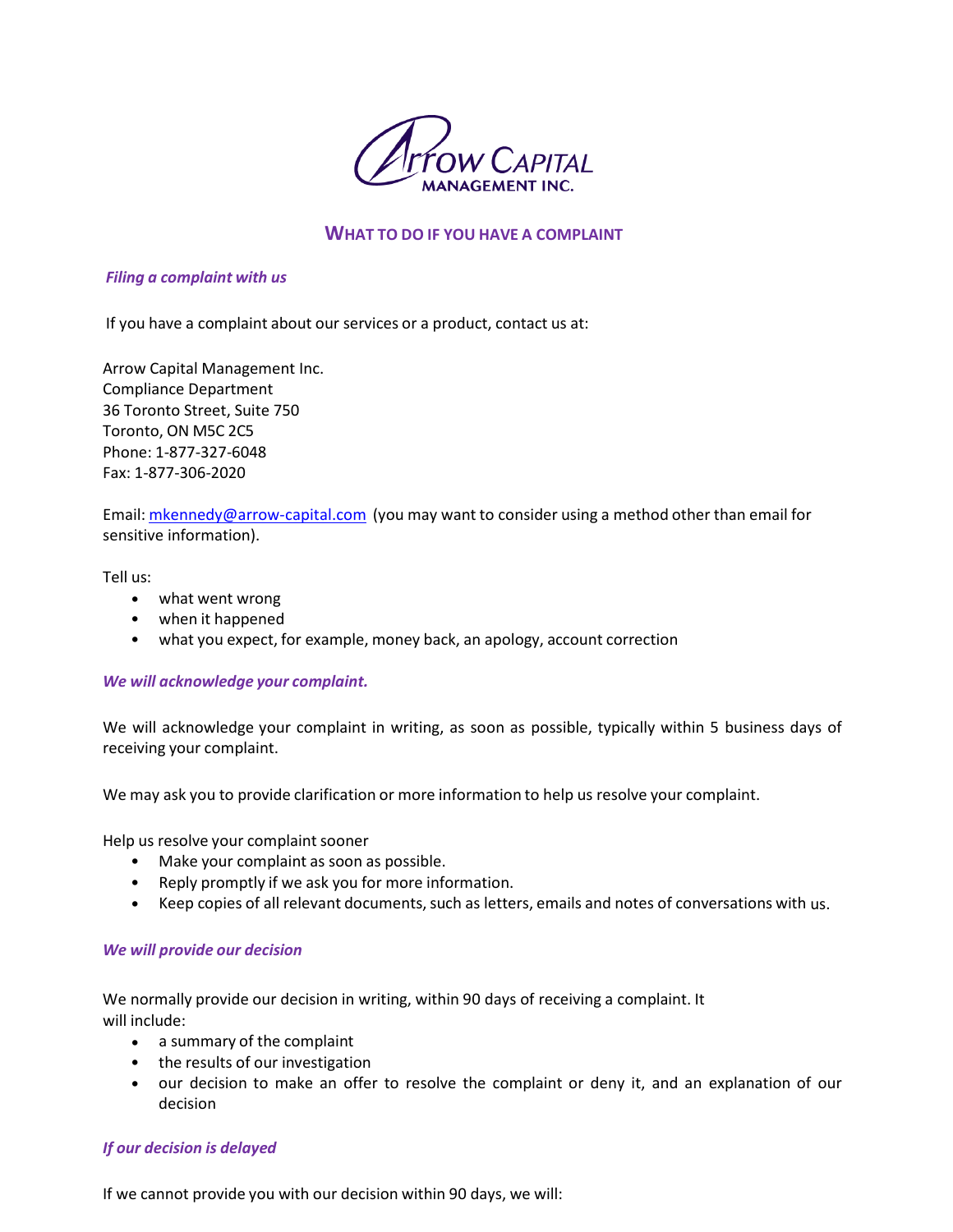- inform you of the delay
- explain why our decision is delayed, and
- give you a new date for our decision

You may be eligible for the independent dispute resolution service offered by the Ombudsman for Banking Services and Investments(OBSI).

#### *If you are not satisfied with our decision*

You may be eligible for OBSI's dispute resolution service.

If you are a Québec resident, you may consider the free mediation service offered by the Autorité des marchés financiers.

## *A word about legal advice*

You always have the right to go to a lawyer or seek other ways of resolving your dispute at any time. A lawyer can advise you of your options. There are time limits for taking legal action. Delays could limit your options and legal rights later on.

## *Taking your complaint to OBSI*

You may be eligible for OBSI's free and independent dispute resolution service if:

- we do not provide our decision within 90 days after you made your complaint, or
- you are not satisfied with our decision

OBSI can recommend compensation of up to \$350,000.

OBSI's service is available to clients of our firm. This does not restrict your ability to take a complaint to a dispute resolution service of your choosing at your own expense, or to bring an action in court. Keep in mind there are time limits for taking legal action.

## *Who can use OBSI*

You have the right to use OBSI's service if:

- your complaint relates to a trading or advising activity of our firm or by one of our representatives
- you brought your complaint to us within 6 years from the time that you first knew, or ought to have known, about the event that caused the complaint, and
- you file your complaint with OBSI according to its time limits below

## *Time limits apply*

• If we do not provide you with our decision within 90 days, you can take your complaint to OBSI any time after the 90-day period has ended.

Arrow Capital Management Inc. | 36 Toronto Street, Suite 750 | Toronto, Ontario | M5C 2C5 | Telephone: (416) 323- 0477 | Fax: (416) 323-3199 | Toll Free: 1-877-327-6048